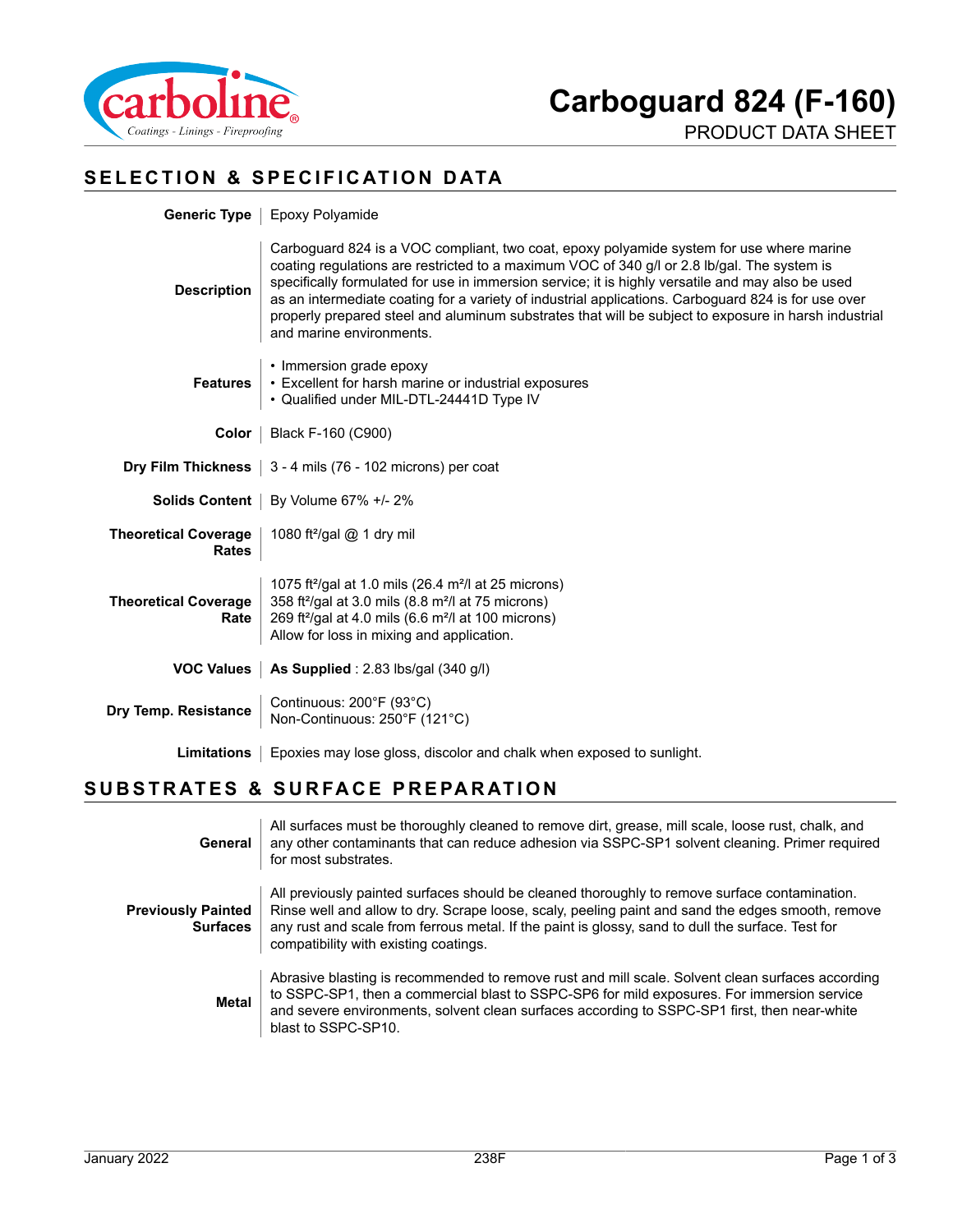# **Carboguard 824 (F-160)**

PRODUCT DATA SHEET



#### **MIXING & THINNING**

| <b>Mixing</b>   | Thoroughly stir each component separately with a power mixer. Pour component B into component<br>A, mix well with power mixer before use. Mix 1 part by volume of Part A with 1 part by volume of<br>Part B. No induction time necessary above 60°F. If reduction is required add appropriate solvent<br>only after both components have been blended together completely. Do not mix more than can be<br>applied in 4 hours $@$ 77°F. At temperatures below 60°F, 30 minutes induction time is recommended<br>and should be considered when calculating pot life. |
|-----------------|--------------------------------------------------------------------------------------------------------------------------------------------------------------------------------------------------------------------------------------------------------------------------------------------------------------------------------------------------------------------------------------------------------------------------------------------------------------------------------------------------------------------------------------------------------------------|
| <b>Thinning</b> | Thin for spraying with Thinner #248 to a maximum of 12 fluid ounces per gallon. Thin only if allowed<br>by local air quality & air pollution regulations.                                                                                                                                                                                                                                                                                                                                                                                                          |
| Ratio           | 1:1 by volume                                                                                                                                                                                                                                                                                                                                                                                                                                                                                                                                                      |
| <b>Pot Life</b> | 4 hours min @ 77°F                                                                                                                                                                                                                                                                                                                                                                                                                                                                                                                                                 |

# **APPLICATION EQUIPMENT GUIDELINES**

Listed below are general equipment guidelines for the application of this product. Job site conditions may require modifications to these guidelines to achieve the desired results.

| <b>Conventional Spray</b> | Binks Model 62 Spray gun or equal, Fluid Nozzle 66, Air Nozzle 66SK, 65 to 70 psi atomizing air<br>pressure, 30 to 40 psi fluid pressure. Reduction up to 5% by volume may be required for spray<br>applications. |
|---------------------------|-------------------------------------------------------------------------------------------------------------------------------------------------------------------------------------------------------------------|
| <b>Airless Spray</b>      | Apply using: 30:1 pump<br>Material Hose: 3/8" x 150' max<br>Tip Size: .013-.017"<br>High Pressure Filter: 30 Mesh                                                                                                 |
| <b>Roller</b>             | Roll using a 3/8" lambs wool or synthetic cover. Keep roller wet. Roll in one direction, rewet, then<br>cross roll.                                                                                               |

# **APPLICATION CONDITIONS**

| <b>Condition:</b> | Material                                | urtaco                                    | Ambient                         | iditv<br>11 <sup>th</sup> |
|-------------------|-----------------------------------------|-------------------------------------------|---------------------------------|---------------------------|
| Minimum           | (100)<br>⊼∩ಿ⊏<br>טו<br><u>. ن</u><br>UU | $100^{\circ}$<br>ח∘∍מ<br>ັບ<br>. <u>.</u> | 1000<br><b>OFOF</b><br>ັບປ<br>◡ | 0%                        |
| Maximum           | (0.000)<br>∩∩∘г<br>ອບ<br>ັ<br>. J .     | $1 - 70$<br>ィウに○□<br>◡<br>◡<br>∣ບບ        | (49°C)<br>120°F                 | 85%                       |

Do not apply if material, substrate or ambient temperature is above 90°F or below 35°F. When recoating beyond 14 days additional surface preparation may be require to assure adhesion.

#### **CURING SCHEDULE**

| Surface Temp.                    | Dry to Topcoat | Maximum Recoat |
|----------------------------------|----------------|----------------|
| $35^{\circ}$ F (2 $^{\circ}$ C)  | 24 Hours       | 7 Days         |
| 40°F (4°C)                       | 18 Hours       | 7 Days         |
| $60^\circ$ F (16 $^\circ$ C)     | 8 Hours        | 7 Davs         |
| $80^{\circ}$ F (27 $^{\circ}$ C) | 4 Hours        | 7 Days         |

Dry time @ 77°F @ 50% relative humidity applied at 5 mils wet film. Expect longer dry times in periods of higher humidity or lower temperatures and with higher film builds. If the maximum recoat window is exceeded the film must be mechanically abraded before recoating.